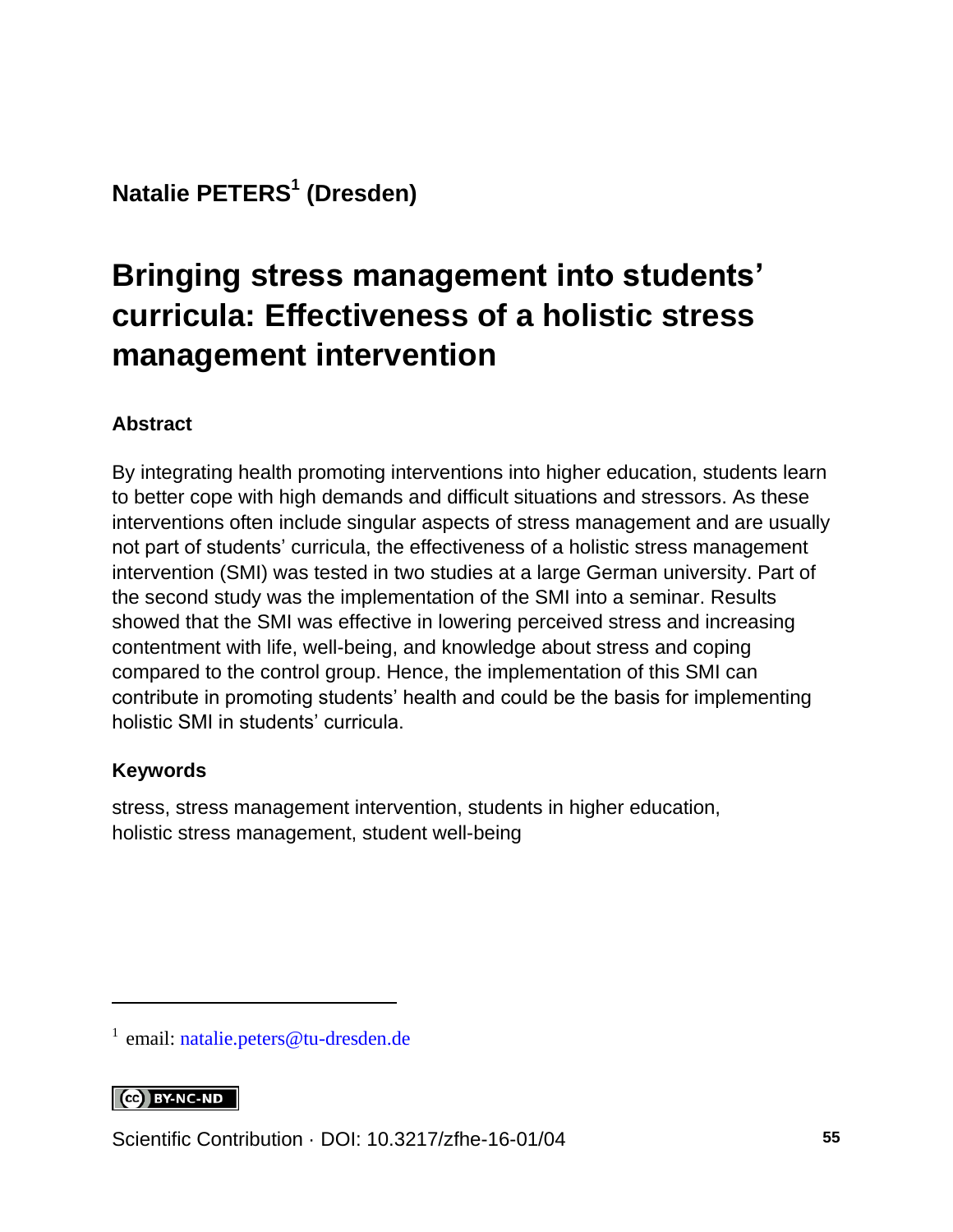# **1 Introduction**

The world we live in changes rapidly: social, political, and economic developments play a huge part. Individuals constantly need to adapt to this environment. Issues like globalization, international competition, technological and demographical shifts have a strong influence on our daily life. Not always being able to keep a balance between resources and demands of the outside world takes its toll on psychological and physiological well-being in the long haul. This negative development has been confirmed by various research studies (e.g., LEKA, JAIN & WORLD HEALTH ORGANIZATION, 2010; LOHMANN-HAISLAH, 2012) and has also been observed in higher education all over the world (AUERBACH et al., 2016; GUSY, LESENER & WOLTER, 2018). Regarding these studies, students already experience varying health problems, e.g., anxiety, concentration disorders, insomnia, and general symptoms for depression. Reasons for that are manifold and can consist of high workload and performance standards, increasing pressure through the upcoming job market situation, the need to gain job experience or finance a living, low self-management and/or time-management skills, and other social or personal challenges.

This development has not gone unnoticed. University management has since tried to develop strategies in order to counteract this negative trend. In many cases, health-promoting interventions have been implemented. Often these are stress management interventions (SMI), which can be executed through professional trainings. Explicit contents and methods may vary, but they all have the same goal: to identify and strengthen students' resources and coping strategies for coping with high demands and stressors without facing or enduring health issues.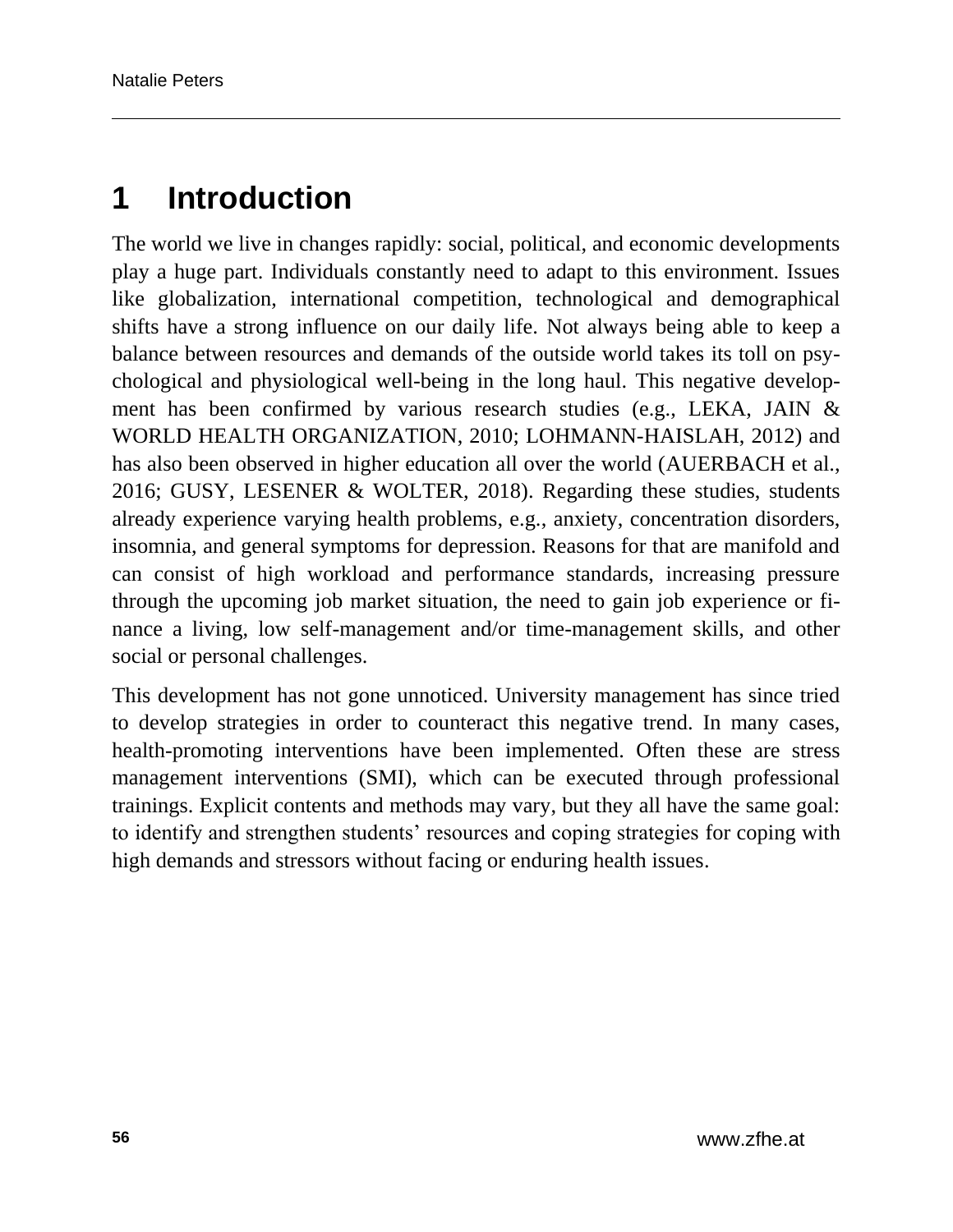# **2 Towards a holistic stress management intervention for students in higher education**

## **2.1 Definition of stress**

The term "stress" nowadays is used ubiquitously, usually to describe a personal reaction to a difficult situation or the situation itself. In daily life, people tend to use the term "stress" in a negative context, e.g., to appraise wearing situations in their life, although short-term stress can also have a positive effect on the human body and mind (SELYE, 1956). This paper will focus on the negative aspects of stress, which can cause psychological and physiological health problems if experienced long-term. Perceived stress is a very individual concept and usually includes the aspect of subjectivity. Therefore, the definition of "stress" used in this paper will be the following one: "Psychological stress refers to a relationship with the environment that the person appraises as significant for his or her well-being and in which the demands tax or exceed available coping resources" (LAZARUS & FOLKMAN, 1986, p. 63). The underlying theories and models of the applied SMI in the two studies are the transactional model of stress and coping (LAZARUS 1966; LAZARUS & FOLKMAN, 1984), and the job demands-resources model (DEMEROUTI, BAKKER, NACHREINER & SCHAUFELI, 2001), respectively the study demands-resources model by GUSY, WÖRFEL and LOHMANN (2016).

### **2.2 Stress management interventions for students in higher education**

Recent studies show that the perceived stress levels among students in higher education are high, and symptoms of depression and general health issues prevail (AUERBACH et al., 2016; GUSY, LESENER & WOLTER, 2018). In order to approach health promotion and in particular stress management, universities have started to establish interventions for students, which have shown to be effective (e.g., CONLEY, DURLAK & KIRSCH, 2015; REGEHR, GLANCY & PITTS,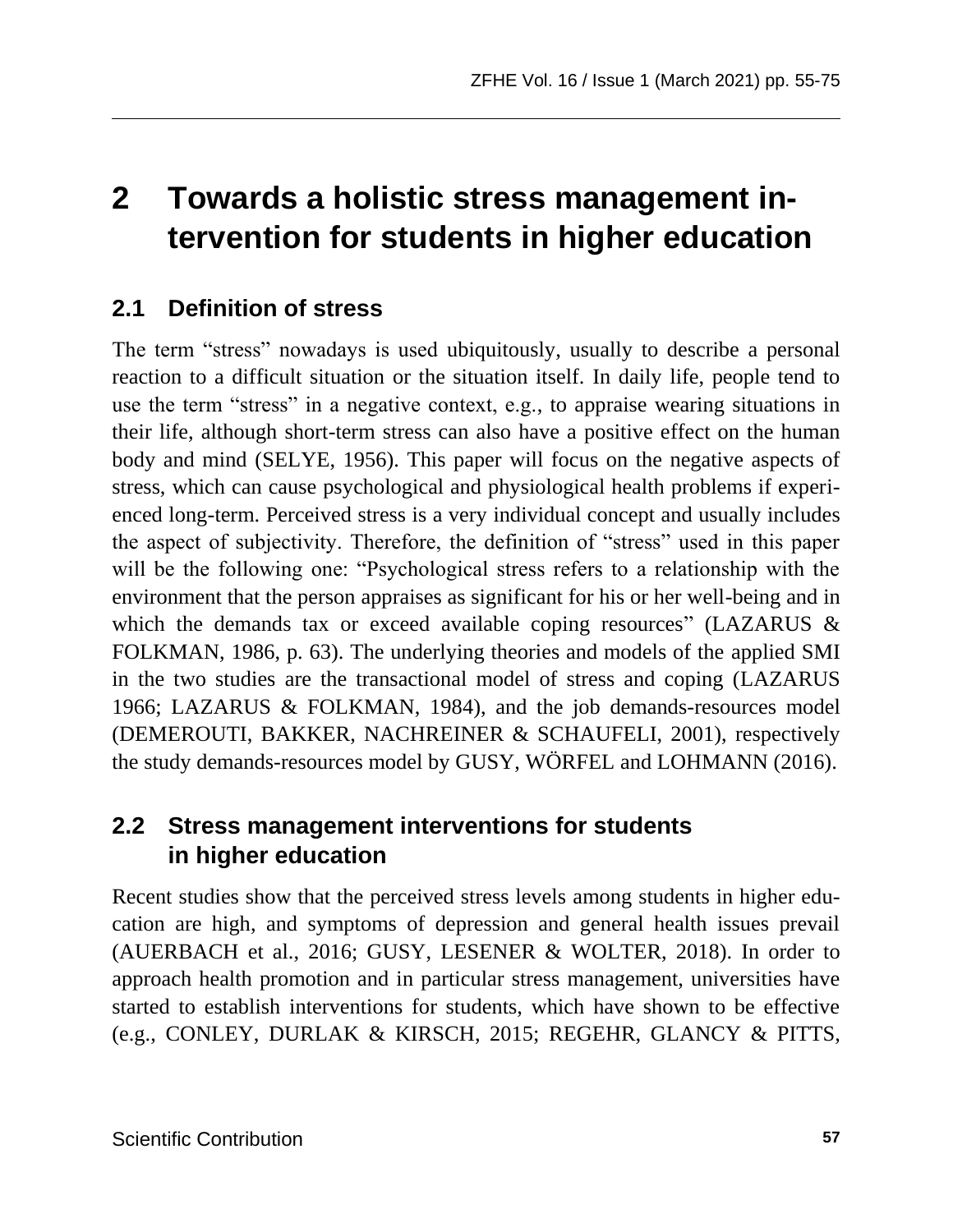2012). But these are rarely used consistently or as a permanent element in the universities' curricula. Furthermore, many of the previous interventions focus only on a few aspects of stress management, e.g., practicing yoga, mindfulness, or meditation, promoting time-management skills, teaching relaxation exercises, or increasing knowledge about stress and coping. So far, cognitive-behavioral approaches have shown to be the most effective SMI in general (e.g., RICHARDSON  $\&$ ROTHSTEIN, 2008).

## **3 Present studies**

This paper presents two studies that applied an already existing SMI, which takes on stress management in a more holistic way as compared to other singular stress management approaches. Its foundation is based on cognitive-behavioral methods. The applied intervention has been shown to be effective in various other contexts (e.g., BUHMANN, JUNGNICKEL & LEHMANN, 2018; KALUZA, 2000; KA-LUZA, 1999), and hence is likely to be effective in the university context as well.

The studies examined the effectiveness of a holistic SMI for students as part of a training program in a student association at said university (study 1), while focusing on perceived stress levels (variable 1) and contentment with life (variable 2). Measurements were conducted at three points in time: before and after the intervention and two weeks after, compared to a waitlist control group. The second study was conducted to validate the results and overcome potential shortcomings by replicating the general design. Sample size, time frame of the intervention, and the instrument of study 1 were modified, along with elongating the time frame for the third measuring point (six weeks after the intervention instead of two weeks). It focused on perceived stress levels (variable 1), well-being (variable 2), and knowledge about stress and coping (variable 3). Adding to that, the study was conducted by implementing a pilot seminar about stress management and corporate health management at the Chair of Business Education and Management Training, which included the SMI. Therefore, stress management was integrated into the students' curricula. The study design of both studies can be seen in Figure 1.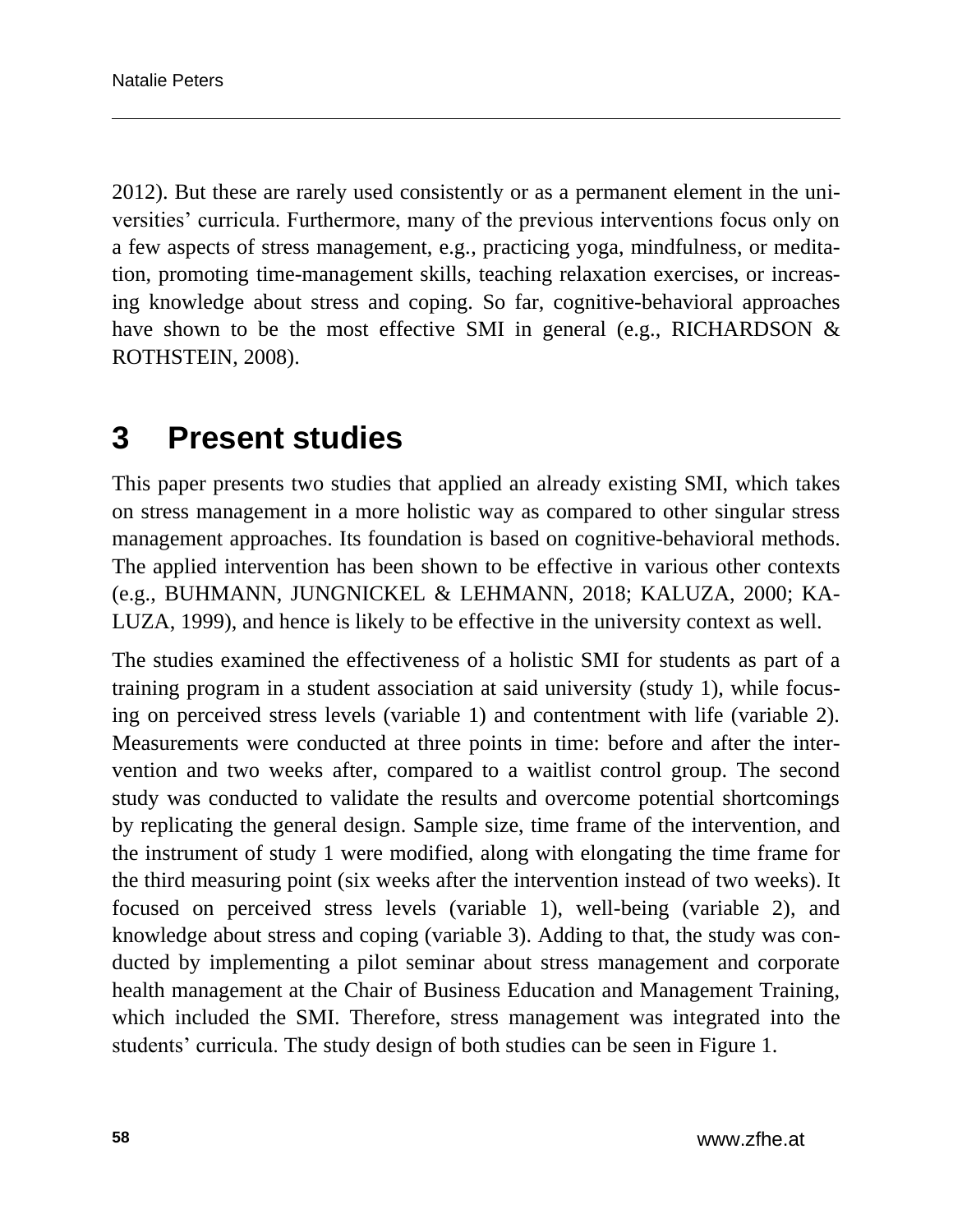

Figure 1: Study design

### **3.1 Research question and hypothesis**

The overall research question of the current studies focused on the effectiveness of this holistic SMI in the university context. The hypotheses for both studies suggest that the SMI will have an influence on perceived stress and contentment with life (study 1) or perceived stress, well-being, and knowledge about stress and coping (study 2) of the participating students. It is therefore anticipated that:

- a) perceived stress will decrease
- b) contentment with life/well-being will increase
- c) knowledge about stress and coping will increase

significantly over time in the intervention group, compared to the control group.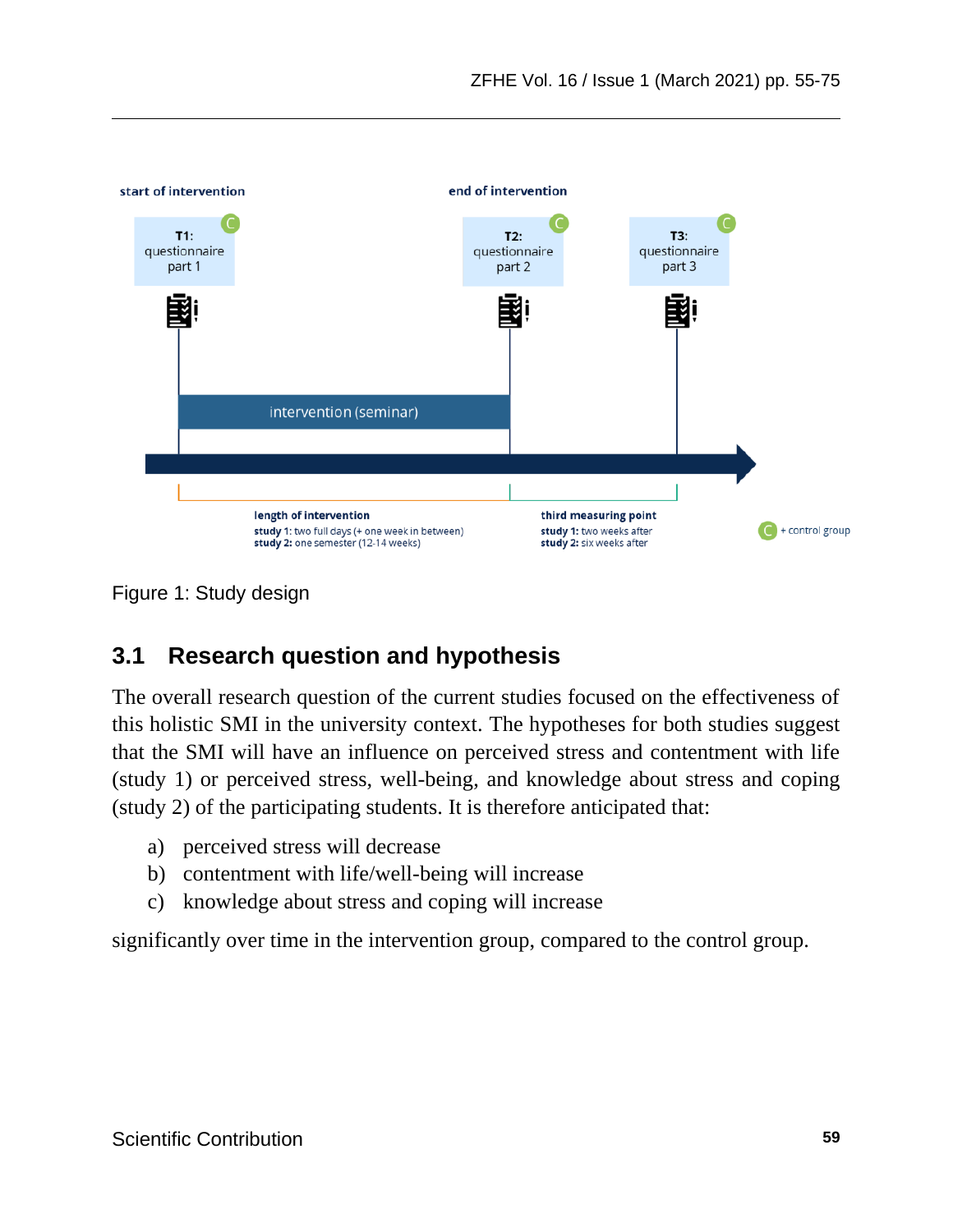### **3.2 The intervention**

The intervention applied in the two studies is a well-known stress management program in Germany, implemented by a German health psychology professor and psychotherapist. It has been well tested in the medical field and workplace and also with unspecific target groups (e.g., BUHMANN, JUNGNICKEL & LEHMANN, 2018; KALUZA, 2000; KALUZA, 1999). The intervention can therefore be used as an effective way to restore and strengthen resources and coping strategies. This way, participating students might be able to better balance multiple demands in their university context as well as in their home (and work) environment without facing or enduring health issues over the long haul.

The program integrates instrumental, mental, palliative, and regenerative stress management knowledge and techniques into one holistic SMI. It is meant to support the participants not only in dealing with possible stressors, but in mitigating personal stress enhancers and stress reactions. It connects both appraisals and the potential stress reaction of the transactional stress model (LAZARUS, 1966; LAZ-ARUS & FOLKMAN, 1984). Its foundation includes six basic modules and several optional ones, while the applied program in the current studies can be seen in Figure 2.



Figure 2: Structure and contents of the SMI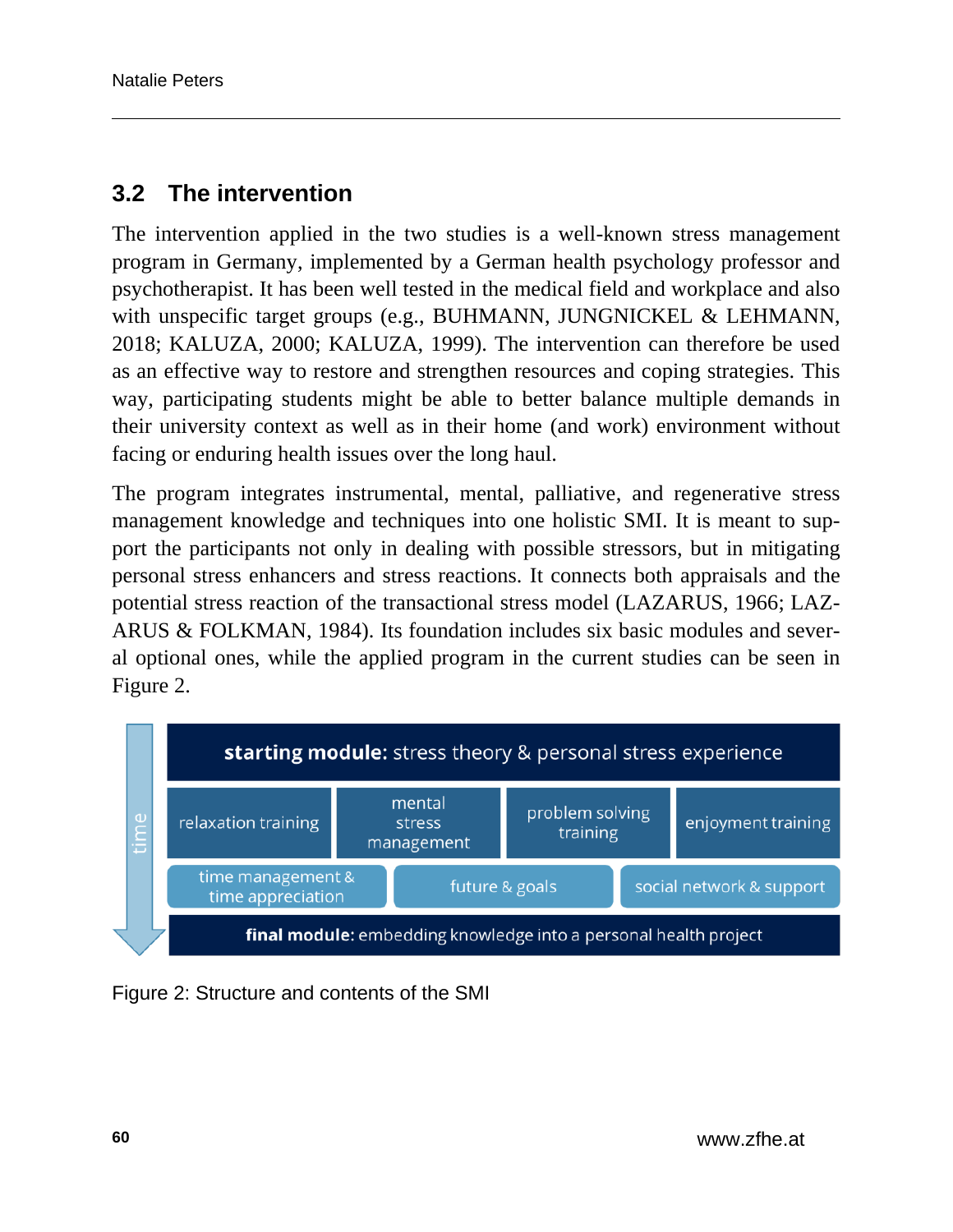# **4 Method**

## **4.1 Study 1**

### **4.1.1 Participants and Procedure**

The implementation of the intervention during the first study was part of a new training design, following a needs-analysis at the PAUL Consultants association, a student consultancy. Sixteen students participated in the study and were nonrandomly assigned to either the experimental group or the control group. Contents, strategies, and methods were adapted and refined to the target group of students in higher education and are based on Kaluza's SMI (KALUZA, 2015). The applied cognitive-behavioral approaches have shown to be most effective in interventions (e.g., RICHARDSON & ROTHSTEIN, 2008). As the design also bases its effects on group (psycho-) therapeutic methods, a smaller group size is preferable for the intervention. The intervention itself was planned for two full training days, interrupted by one week for practicing purposes.

#### **4.1.2 Measures and Analysis**

In the first study, the effectiveness of the SMI was evaluated by measuring the sense of perceived stress (COHEN, KAMARCK & MERMELSTEIN, 1983) and contentment with life (BRÄHLER, MÜHLAN, ALBANI & SCHMIDT, 2007). The former has been used extensively for measuring perception of stress, and its psychometric properties are well-reported on. The latter (EUROHIS-QOL) captures general and cross-functional quality of life and has shown good reliability and validity in a cross-cultural field study (SCHMIDT, MÜHLAN & POWER, 2006).

Students completed the full questionnaire by rating items on a 5-point Likert scale at three points in time: directly before the intervention (T1), directly after (T2), and two weeks after the intervention (T3). The questionnaire also included items on satisfaction with the intervention. The control group answered the same questionnaire, excluding satisfaction.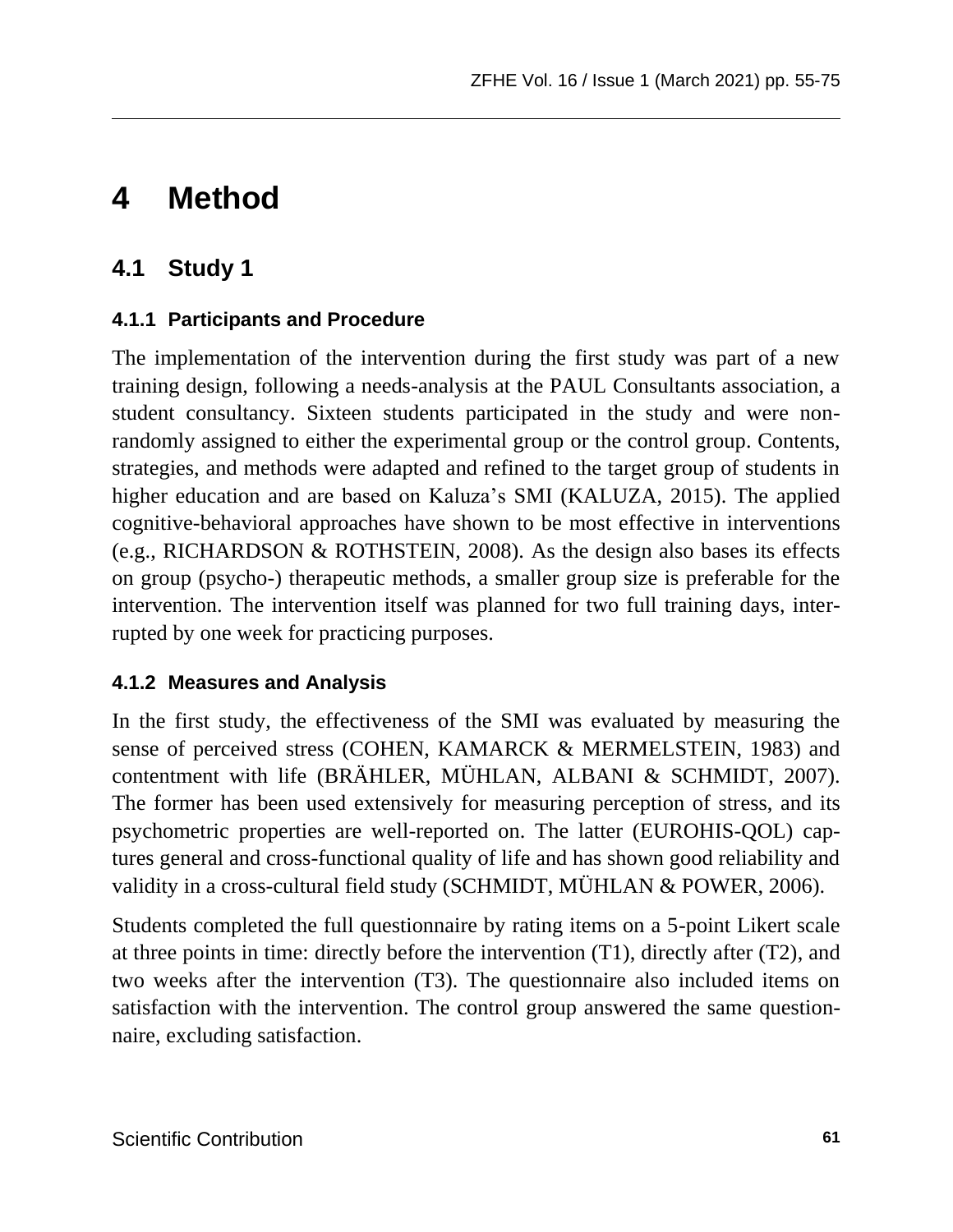### **4.2 Study 2**

#### **4.2.1 Participants and Procedure**

In the second study, the former SMI was extended by implementing a pilot seminar on stress management and corporate health management at the Chair of Business Education and Management Training, which included the intervention. Strategies and methods of the SMI did not change. The sample size consisted of 25 students who took part for a full semester (13 weeks). The seminar itself took place once a week. The control group was formed by asking various master's students in the Faculty of Business and Economics if they were willing to support the research. A total of 13 students took part.

#### **4.1.2 Measures and Analysis**

The differences in measures consisted of changes in the items of the questionnaire, a modified time frame of the measurement points, and a larger sample size. Regarding the questionnaire, demographic items were adapted to the target group and a few items were added (e.g., prospective graduation and prior engagement with the subjects of stress and coping). Then, a new subgroup was added with seven items that contained questions about knowledge concerning stress and coping (referred to as the variable "knowledge about stress and coping"). They were rated with a scoring system ranging from 0 to a total of 20 points for complete and correctly answered questions. Contents of these questions were the subjects of the seminar and the implemented SMI. The items were a mixture of multiple choice and open questions.

The variable "contentment with life" was replaced by the variable "well-being." As some items of the EUROHIS-QOL covered aspects that can hardly be influenced by an SMI (e.g., money, housing), a scale measuring mental well-being is more suitable. The Warwick-Edinburgh Mental Well-being Scale (WEMWBS) was chosen, as it has been validated in various populations and aims to capture a wide conception of well-being (TENNANT et al., 2007). The modified time frame of the measurement points included a later rating of the items at the third point of time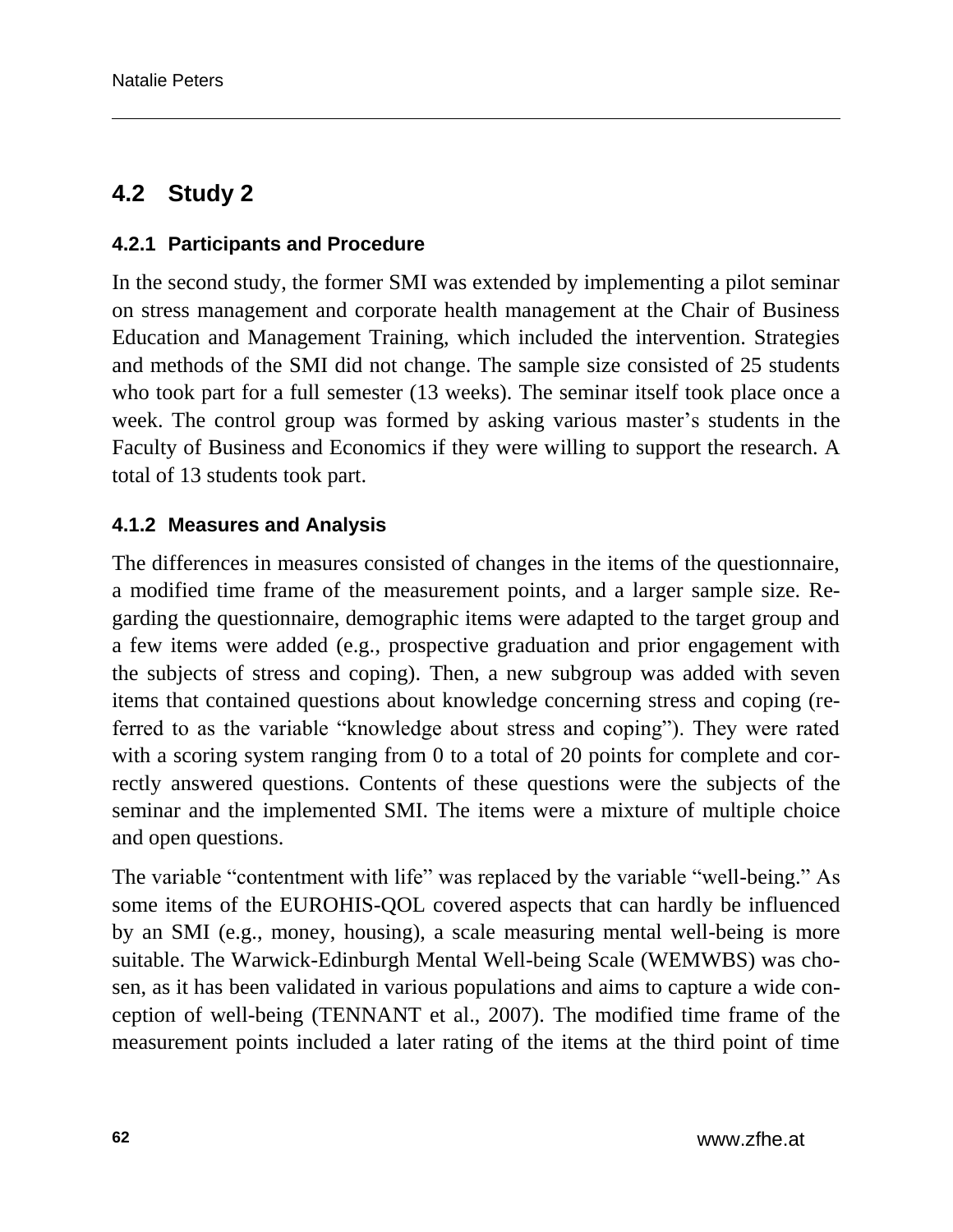(T3), which was six weeks after the SMI (compared to two weeks in study 1). The control group answered the same questionnaire, excluding satisfaction. Data of both studies were analyzed by a two-way analysis of variance (ANOVA) with repeated measurement.

# **5 Results**

### **5.1 Descriptive Analysis**

#### **5.1.1 Study 1**

The descriptive data of the samples on socio-demographic variables, progress of studies, existing job experience, and duration of the membership at the students' association in years are presented in Table 1.

Table 1: Study 1 – Sample description of both groups

| Variable                                              | Intervention group<br>$(n=8)$ | Control group<br>$(n=8)$ | Total $(n = 16)$ |  |  |
|-------------------------------------------------------|-------------------------------|--------------------------|------------------|--|--|
| Mean age $M(SD)$                                      | 21.38 (1.99)                  | 22.25(1.49)              | 21.81 (1.76)     |  |  |
| Number of completed semesters<br>M(SD)                | 2.5(1.41)                     | 6.75(2.49)               | 4.63(2.94)       |  |  |
| Years of membership at<br>student association $M(SD)$ | .20(.23)                      | 1.84(1.13)               | 1.02(1.16)       |  |  |
| Gender distribution                                   | 4 male/4 female               | 4 male/4 female          | 8 male/8 female  |  |  |
| Job experience through intern-<br>ships               | $n=3$                         | $n=5$                    | $n=8$            |  |  |
| Job experience through participa-<br>tion in projects | $n=2$                         | $n = 6$                  | $n=8$            |  |  |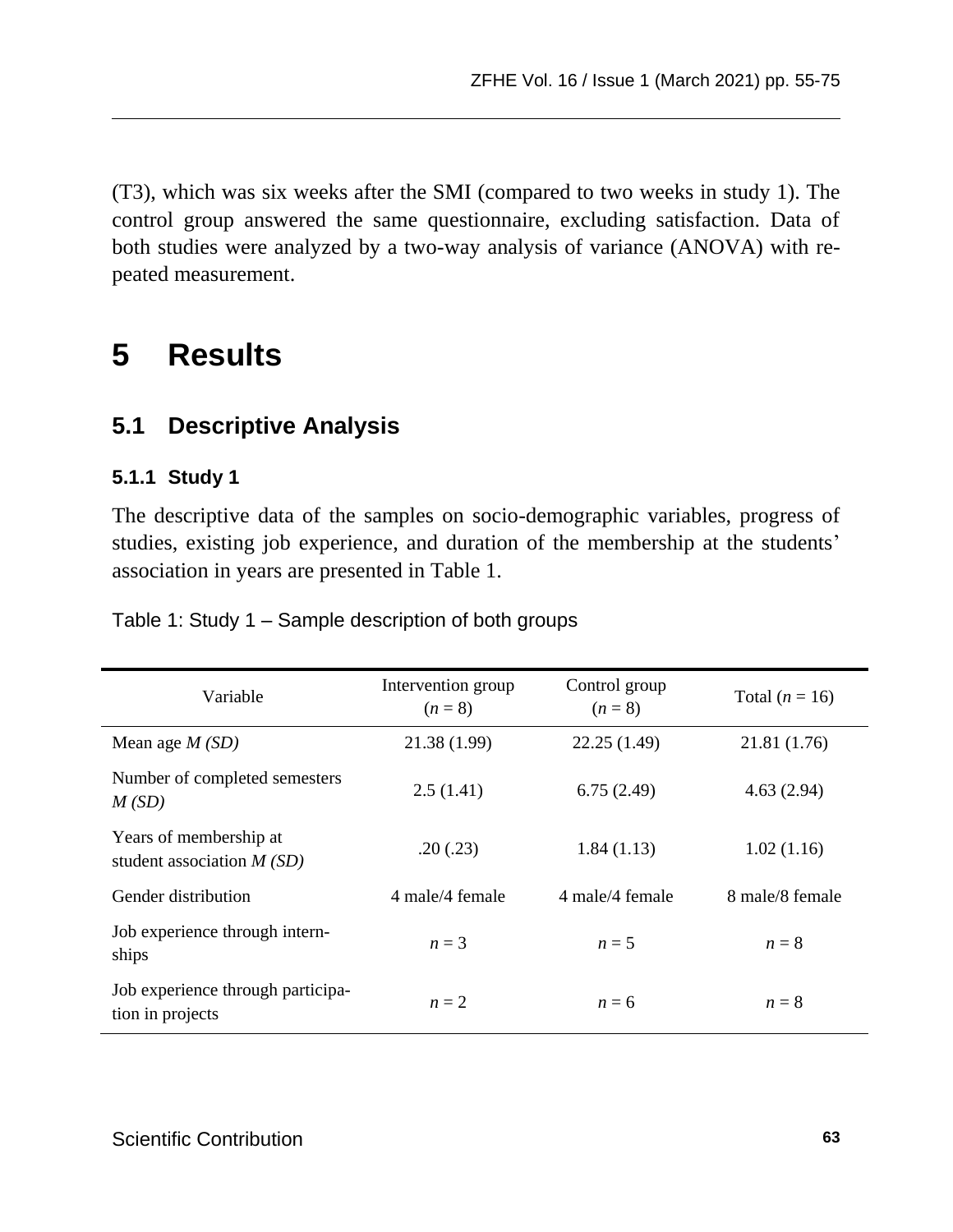#### **5.1.2 Study 2**

The descriptive data of the samples on socio-demographic variables, progress of studies, existing job experience (e.g., through a part-time job next to university), and prior engagement with the subjects of stress and coping (e.g., having taken part in workshops, having read articles, or having written a thesis on stress and coping) are presented in Table 2.

| Variable                                                     | Intervention group<br>$(n = 25)$ | Control group<br>$(n=13)$ | Total $(n = 38)$  |  |  |
|--------------------------------------------------------------|----------------------------------|---------------------------|-------------------|--|--|
| Mean age $M(SD)$                                             | 25.72(2.65)                      | 24.73 (2.19)              | 25.42 (2.53)      |  |  |
| Number of completed semesters<br>of master's degree $M(SD)$  | 2.67(1.20)                       | 3.18(1.40)                | 4.63(2.94)        |  |  |
| Gender distribution                                          | $10$ male/15 female              | 6 male/5 female           | 16 male/20 female |  |  |
| Job experience                                               | $n=18$                           | $n = 6$                   | $n = 24$          |  |  |
| Prior engagement with the sub-<br>jects of stress and coping | $n=5$                            | $n=3$                     | $n=8$             |  |  |

Table 2: Study 2 – Sample description of both groups

## **5.2 Preliminary Analysis for ANOVA**

The evaluation was based on a two-way ANOVA with repeated measurements for both studies. The data were first examined for normal distribution and possible outliers by means of an exploratory data analysis.

In total, four slight outliers were found (one in study 1, three in study 2). These data were, however, included in the further calculations, since there were no measurement errors and no further slight or extreme outliers were present. According to the Shapiro-Wilk test, a violation of normal distribution was found for variable 2 (study 1) and variable 1 (study 2). Since they can probably be explained by the slight outliers and the repeated measures ANOVA is considered relatively robust to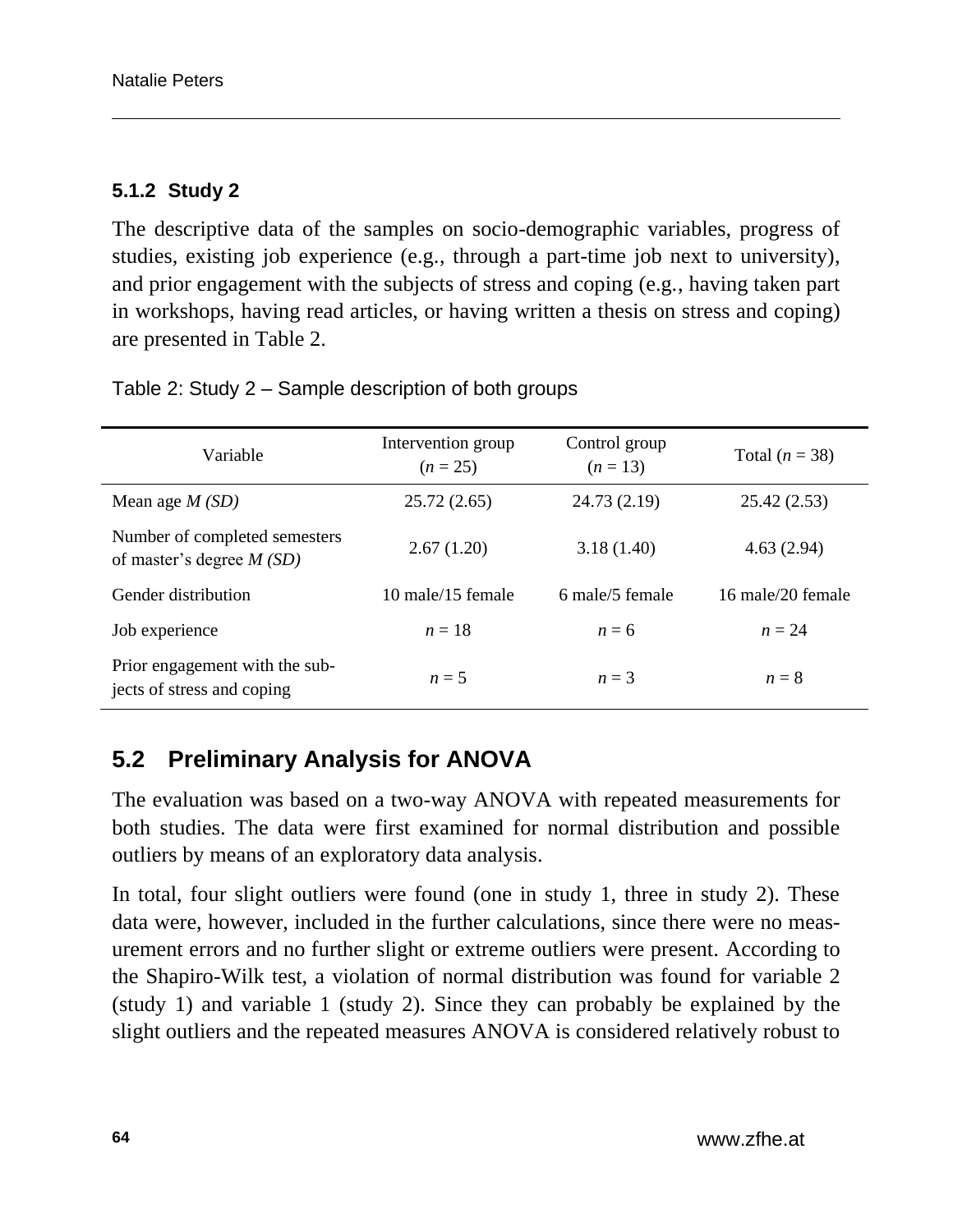violations of the normal distribution assumption, the data were included in further calculations. The dependency of the measurements as a further prerequisite for a repeated measures ANOVA is given, since the measurements were always performed on the same persons. The dependent variables are interval-scaled and the intermediate subject factor of the groups is nominally scaled. The results of the Mauchly test for both studies are presented in the following results section.

### **5.3 Results of the Two-Way ANOVA with Repeated Measurement**

#### **5.3.1 Study 1**

The Mauchly test did not prove to be significant for variable 1 ("perceived stress") in the comparison of both groups ( $\chi$ 2 = 1.186,  $df = 2$ ,  $p = .553$ ). Thus, there is no violation of sphericity. A repeated measures ANOVA determined that mean perceived stress levels show a statistically significant difference between measurements ( $F(2,24) = 6.937$ ,  $p = .004$ , partial  $\eta^2 = .366$ ). There is a statistically significant interaction effect of time and group, which is shown in Figure 3 and Table 3. The effect size  $f = .95$  shows a strong effect (COHEN, 1992). For variable 2 ("contentment with life"), the Mauchly test did not prove to be significant in the comparison of both groups ( $\gamma$ 2 = .636,  $df = 2$ ,  $p = .728$ ), so there is again no violation of sphericity. The repeated measures ANOVA demonstrated that the mean contentment with life showed a statistically significant interaction effect of time and group  $(F(2,24) = 3.631, p = .042,$  partial  $\eta^2 = .232$ ), which is again shown in Table 3. Effect size  $f = .63$  shows a strong effect.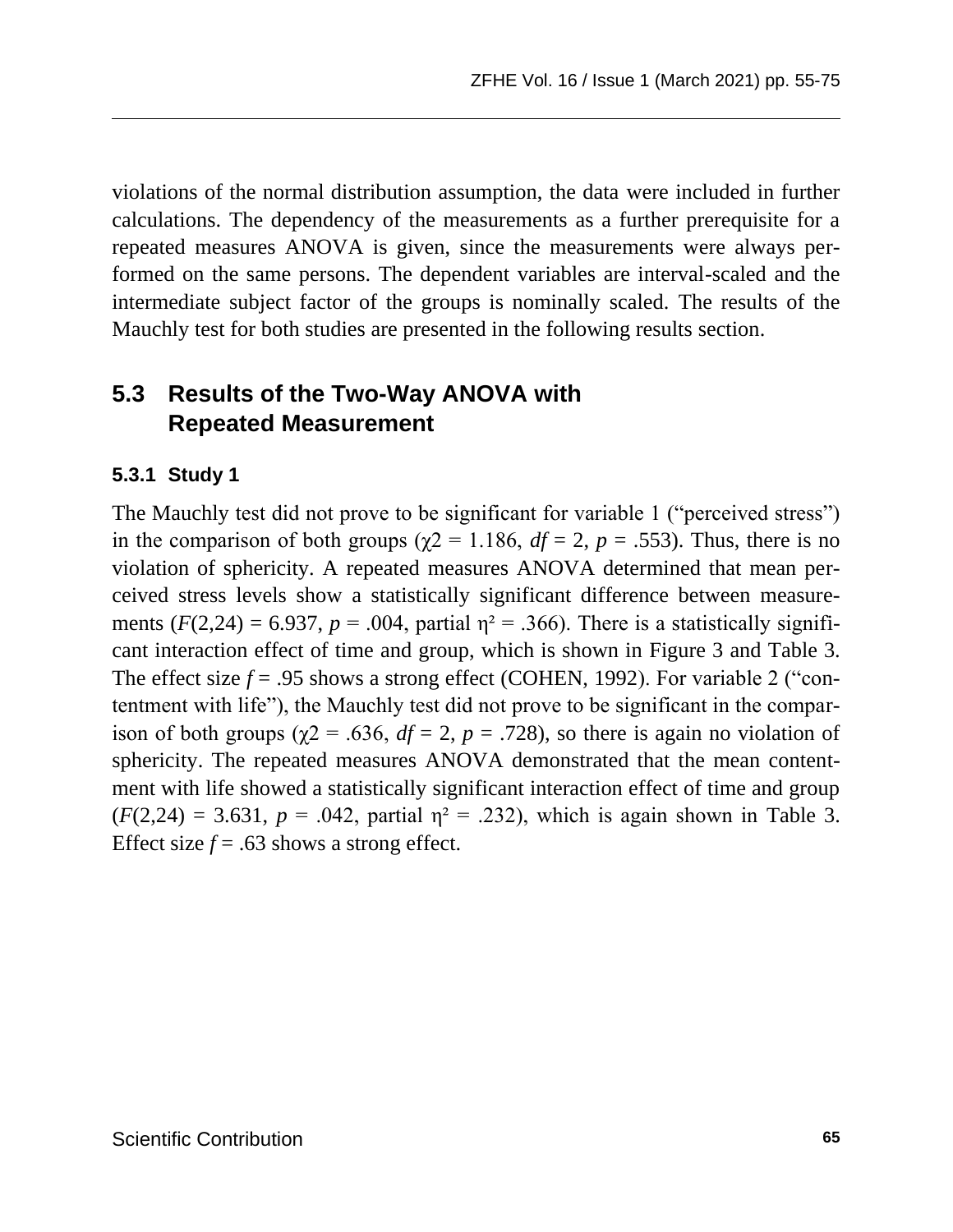|                          |      |     | Intervention group ( $n = 8$ ) |     |      |     | Control group $(n = 8)$ |     |      |     |                |     |              |                  |
|--------------------------|------|-----|--------------------------------|-----|------|-----|-------------------------|-----|------|-----|----------------|-----|--------------|------------------|
|                          | T1   |     | T2                             |     | T3   |     | T1                      |     | T2   |     | T <sub>3</sub> |     | time x group |                  |
| Variable                 | M    | SD  | M                              | SD  | M    | SD  | M                       | SD. | M    | SD  | M              | SD  | F            | $\boldsymbol{p}$ |
| Perceived<br>stress      | 2.91 |     | $.54 \quad 2.13$               | .40 | 2.10 | .64 | 2.13                    | .59 | 2.14 | .82 | 2.27           | .59 | 6.937        | .004             |
| Contentment<br>with life | 3.90 | .31 | 4.31                           | .39 | 4.19 | .51 | 3.90                    | .32 | 3.80 | .43 | 4.00           | .42 | 3.631        | .042             |

#### Table 3: Study 1 – Development of the variables between intervention and control group

#### **5.3.2 Study 2**

The Mauchly test proved to be significant for variable 1 ("perceived stress") in the comparison of both groups ( $\chi$ 2 = 8,365, *df* = 2, *p* = .015), so that a Huynh-Feldt correction was made ( $\varepsilon$  > .75). A repeated measures ANOVA with a Huynh-Feldt correction determined that means of variable 1 showed no statistically significant interaction effect of time and group,  $F(1.71, 46.71) = 1.85$ ,  $p = .173$ , partial  $\eta^2$  = .064. This can be seen in Table 4 and Figure 4. For variable 2 ("well-being"), the Mauchly test did not prove to be significant in the comparison of both groups  $(\gamma 2 = 3, 170, df = 2, p = .205)$ . Thus, there is no violation of sphericity. The repeated measures ANOVA determined that the means of variable 2 showed a statistically significant interaction effect of time and group  $(F(2,54) = 5.615, p = .006,$  partial  $\eta^2$  = .172). The effect size  $f = .50$  shows a strong effect (Cohen, 1992). Variable 3 ("knowledge about stress and coping") proved to be not significant with the Mauchly test ( $\gamma$ 2 = 3,959,  $df = 2$ ,  $p = .138$ ). Hence, sphericity is assumed and the ANOVA with repeated measurement showed a statistically significant interaction effect of this variable  $(F(2,50) = 7.196, p = .002,$  partial  $\eta^2 = .224$ ). Here, the effect size  $f = .61$  shows a strong effect.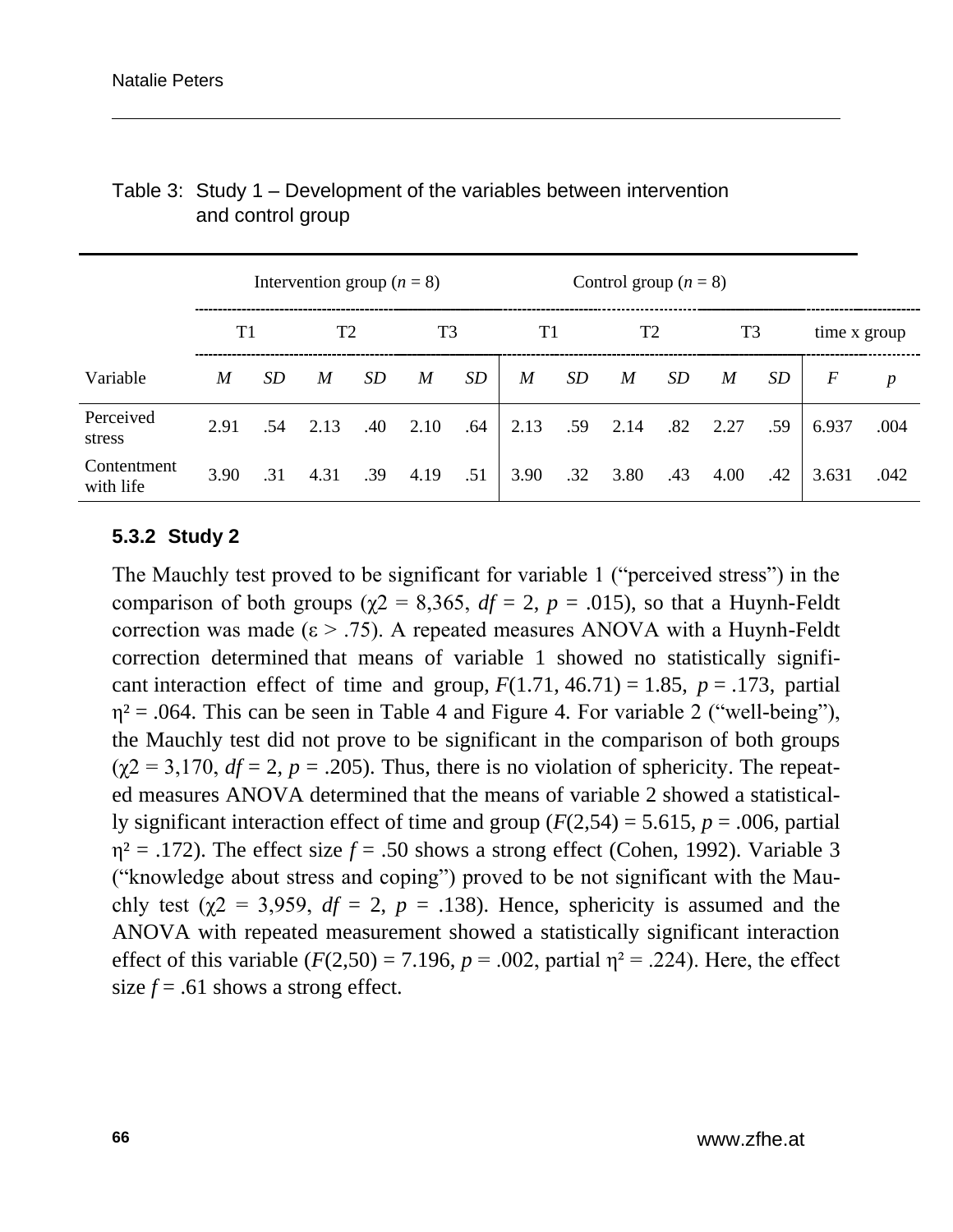|                                      | Intervention group ( $n = 25$ ) |     |                |      |       |      |       | Control group ( $n = 13$ ) |                |      |      |      |              |      |
|--------------------------------------|---------------------------------|-----|----------------|------|-------|------|-------|----------------------------|----------------|------|------|------|--------------|------|
|                                      | T1                              |     | T <sub>2</sub> |      | T3    |      | T1    |                            | T <sub>2</sub> |      | T3   |      | time x group |      |
| Variable                             | M                               | SD  | M              | SD   | M     | SD   | M     | SD                         | M              | SD   | M    | SD   | F            | p    |
| Perceived stress                     | 2.79                            | .65 | 2.54           | .72  | 2.34  | .62  | 2.30  | .67                        | 2.22           | .80  | 2.48 | 1.09 | 1.853        | .173 |
| Well-being                           | 3.57                            | .76 | 3.62           | .76  | 3.82  | .65  | 4.36  | .31                        | 4.17           | .74  | 3.80 | .94  | 5.615        | .006 |
| Knowledge about<br>stress and coping | 10.15                           |     | 3.14 14.67     | 1.91 | 15.30 | 2.92 | 10.13 | 1.03                       | 8.50           | 2.97 | 8.88 | 4.05 | 7.196        | .002 |

#### Table 4: Study 2 – Development of the variables between intervention and control group



#### Figure 3: Development of mean perceived stress levels in study 1 between intervention and control group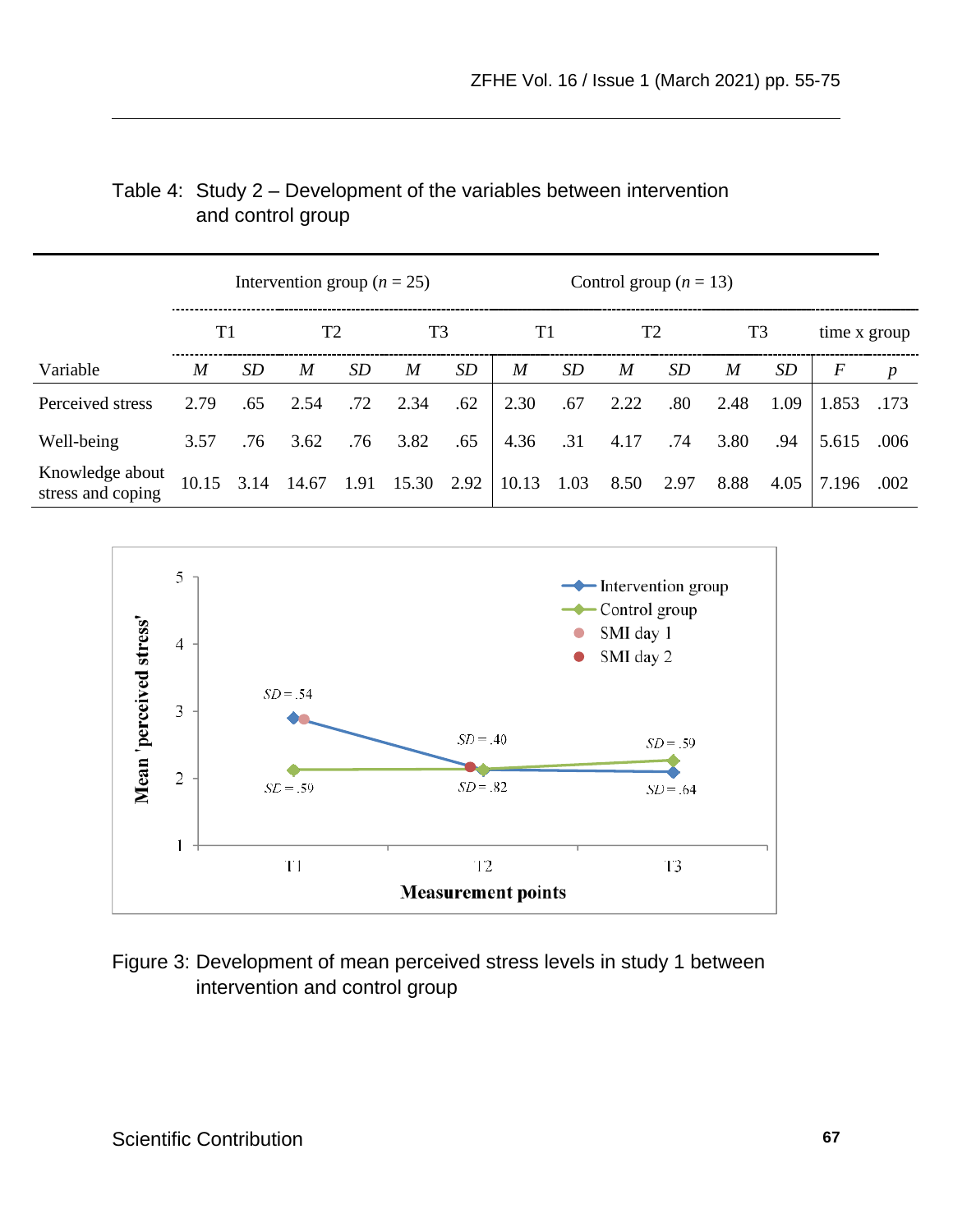

Figure 4: Development of mean perceived stress levels in study 2 between intervention and control group

# **6 Discussion and conclusion**

The research question of the two studies investigated the effectiveness of a holistic SMI for students in higher education. It was hypothesized that the SMI will lower perceived stress and increase contentment with life (study 1) or lower perceived stress and increase well-being and knowledge about stress and coping (study 2) among the participating students, as compared to the control group.

#### **Study 1**

In study 1, perceived stress levels changed significantly over time, decreasing visibly, compared to the control group. Adding to that, the variable of contentment with life also changed significantly over the three measuring points between the groups, while the mean levels of contentment with life were the same for both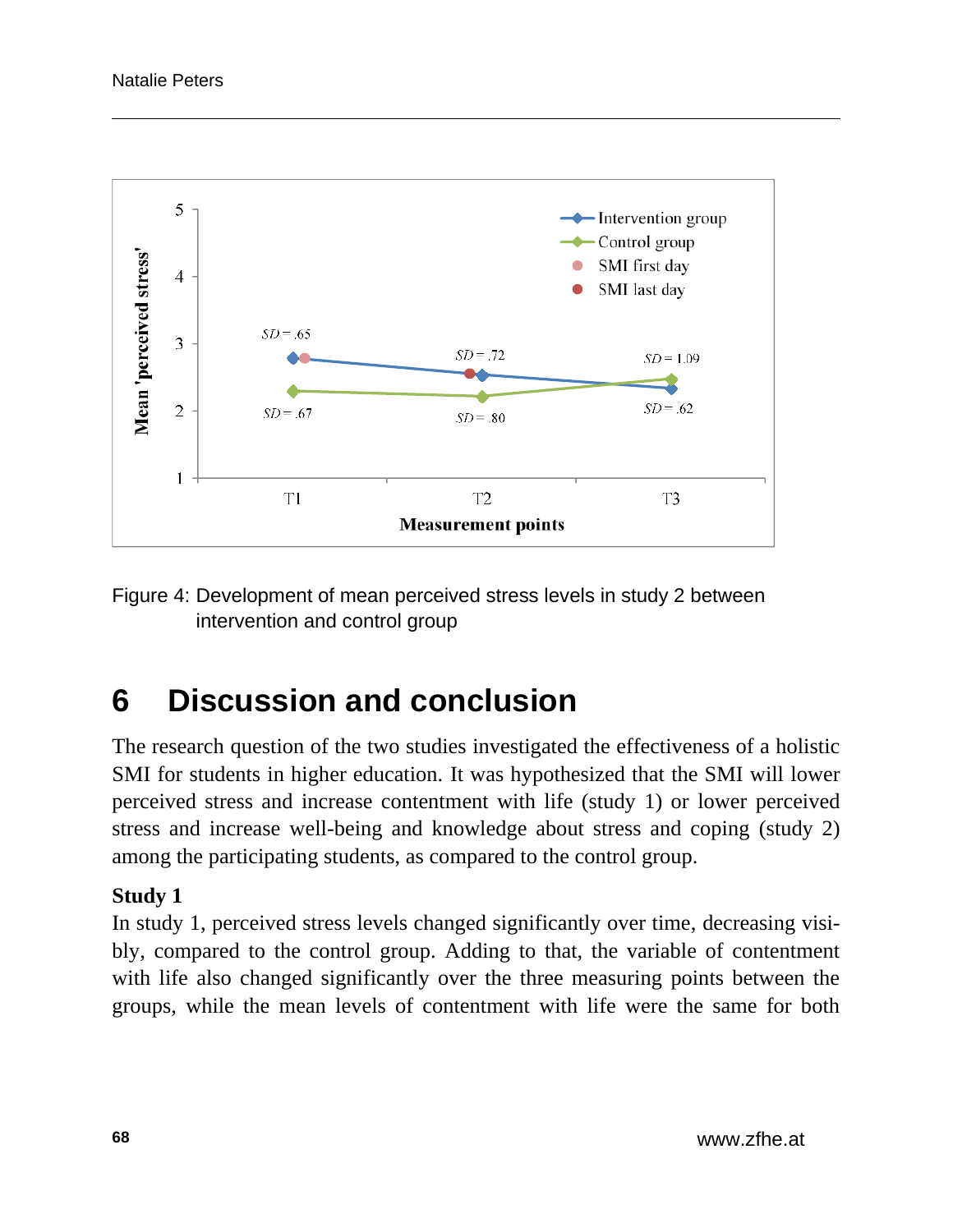groups at T1. Thus, the SMI was successful in lowering perceived stress and increasing contentment with life.

#### **Study 2**

The second study shows similar results: well-being and knowledge about stress and coping increased significantly over time compared to the control group, while the mean level of knowledge was the same at T1. This shows that the SMI was successful in increasing well-being of the students and their knowledge about stress and coping. Interestingly, participants of the intervention group experienced lower well-being at T1 than did the control group. The same can be seen for perceived stress levels: the participating students of the SMI showed higher levels of perceived stress at T1. The reason for that could be that students were already aware of their state of mind and their stress levels, and therefore specifically sought out an opportunity to support them. On the other hand, participants of the control group showed lower well-being and higher perceived stress levels at T3. The SMI might already have had an influence on how well participants of the intervention group handled stress, compared to the control group, as final exams took place between T2 and T3. It might also be that the participants of the SMI have a higher awareness of their perceived stress levels.

Perceived stress did not change significantly between the intervention and the control group over the three measuring points in study 2. There was no significant interaction effect. As the means do show a decline in stress of the intervention group between T1 and T3, while the control group's means increase from T1 to T3, the results could be explained by the high drop-out rate of the control group. Only five out of 13 students of the control group consistently answered the questionnaire at T1, T2, and T3. Furthermore, the whole sample size was quite small, which might lead to the fact that actually significant differences did not produce significant results (COHEN, 1988). There was no difference regarding the results when testing the data without the slight outliers. As much research has already established the effectiveness of SMIs in higher education (e.g., CONLEY, DURLAK & KIRSCH, 2015; REGEHR, GLANCY & PITTS, 2012), the SMI actually having no effect on perceived stress seems unlikely. Adding to this, the statistical power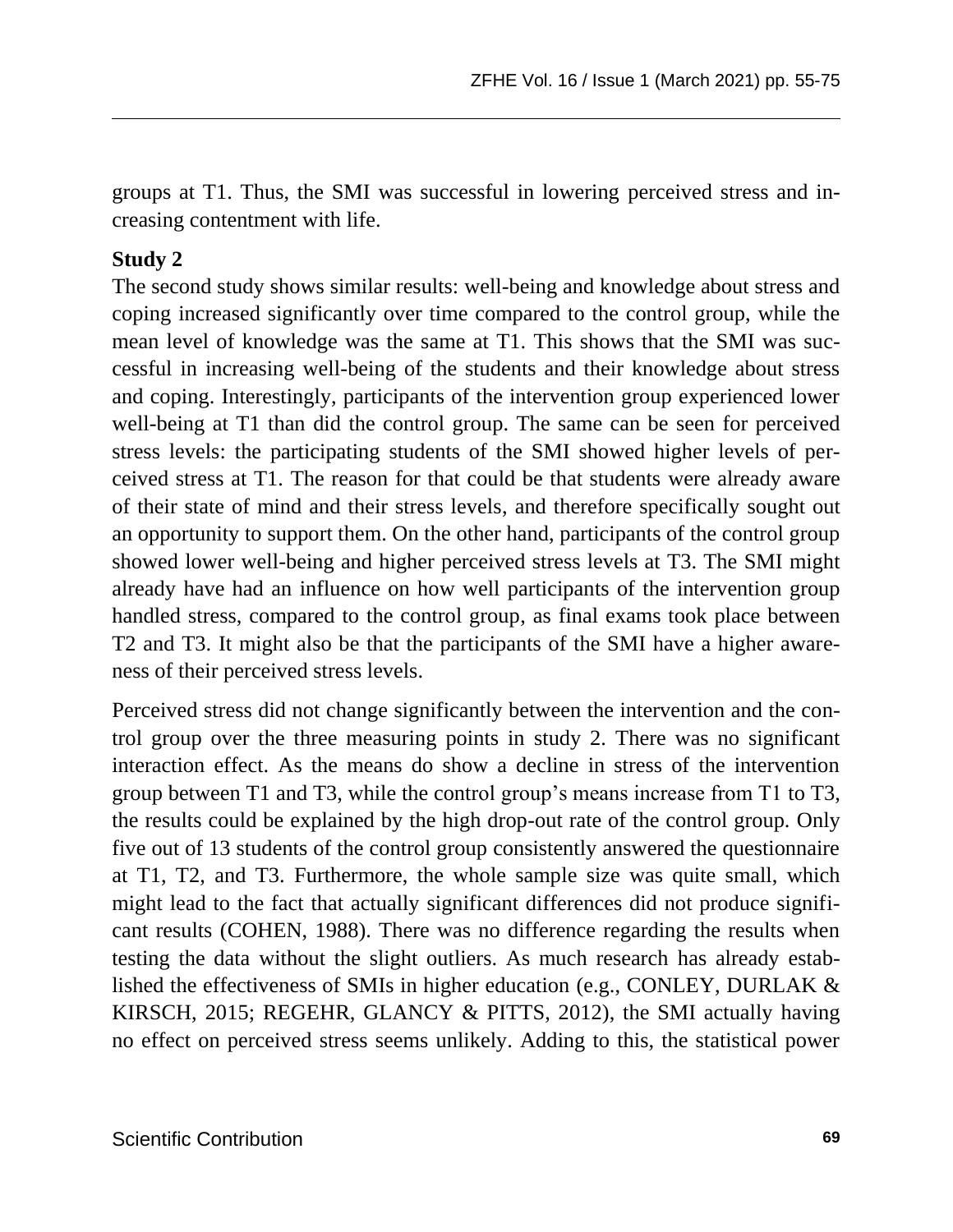was not high (possible Type II error). To eliminate this probability in the future, a power analysis to calculate a minimum sample size required is recommended.

#### **Further significant differences between the groups**

Further testing with the ANOVA showed no significant differences in the intervention group between gender, age, and progress of studies. Interestingly, two influencing factors seemed to play a role in the development of perceived stress levels: prior engagement with the subjects of stress and coping and job experience. The students with prior engagement showed increased stress levels from T1 to T2 and decreased stress levels from T2 to T3 but stayed above the means of T1. It seemed the intervention did not lower their perceived stress levels. In contrast to that, perceived stress levels of students without prior engagement decreased between T1 and T3 consistently. Therefore, the SMI seems to have been more effective for students without prior engagement. It could mean that prior engagement sometimes leads to rumination rather than actively dealing with stress. This behavior can be seen as negative coping and presents an interesting aspect for further research. Another explanation could be a difference between the knowledge students gained from prior engagement and what they learned in this SMI (conflicting or repetitive knowledge).

The second influencing factor (job experience) showed decreasing stress levels throughout T1 to T3 for students with job experience. Those without showed an increase from T1 to T2 and a decrease from T2 to T3. Therefore, the intervention seemed to have ultimately lowered their mean level of perceived stress as well. The SMI is designed for participants to experiment with the learned methods and strategies in their daily life. Without practical job experience, new knowledge might not have been used to a full extent. Being in a work environment could have opened up more possibilities to practice "in the real world." Another explanation could be that students with job experience already have a lower threshold of what they experience as stressful. As the SMI builds up knowledge and practice over time, students without job experience might have made up with time for "opportunities missed."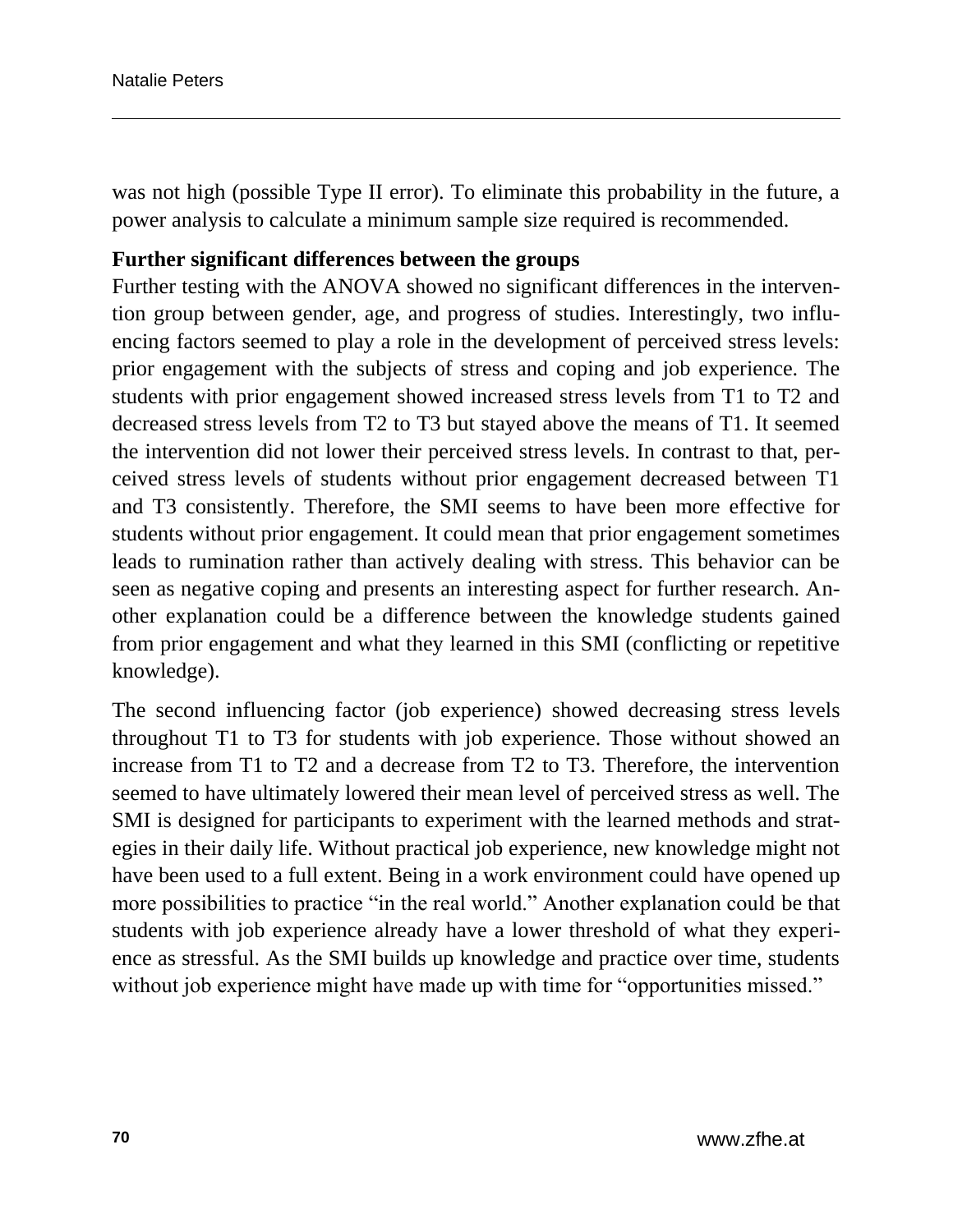Based on the findings of the implemented studies, the SMI was able to make a further contribution to moderate the current situation at the universities. The intervention was introduced to help the participants better cope with high demands and difficult situations and stressors. It was effective in reducing their perceived stress levels, increasing their contentment with life or well-being, and gaining knowledge about stress and coping. The integration into a seminar was successful. Overall, the results confirm the hypothesis that the SMI will have a positive influence on health of the participating students. Therefore, this approach could be the basis for implementing pre-emptive SMIs in students' curricula at this particular university as a permanent element or in other universities as an integral part of higher education.

### **6.1 Limitations**

Regarding the limitations of the current studies, the small sample size in study 1 (n  $= 16$ ) in particular and the high drop-out rate of the control group from 13 to five students in study 2 stood out. They could also be the reason for the non-significant effect of the measured stress variable in the second study. As the intervention is based on cognitive-behavioral approaches and also bases its effects on (psychotherapeutic) group methods, a smaller group size is preferable. As SMIs have also shown to be effective for larger-sized groups (BROWN, COCHRANE, MACK, LEUNG & HANCOX, 1998), forming a larger group would be an option in general, but not for this type of SMI. Therefore, creating a larger sample size proves to be difficult and might only be enabled over time and by offering the seminar to a multitude of student groups at the same time. This would also overcome the limitation of the rather exploratory approach of the studies, seeing the smaller sample sizes and contexts in which they took place. But realizing a larger context would also require the use of more resources on top of the usual workload at the universities. Another limitation of the studies was the non-randomization of the participants. As the results showed, it seems likely that there is a bias, and students who feel the need to take part in such an intervention will do so.

In addition, one has to keep in mind that the control group did not take part in any form of SMI, but received no treatment. Accordingly**,** a general difference between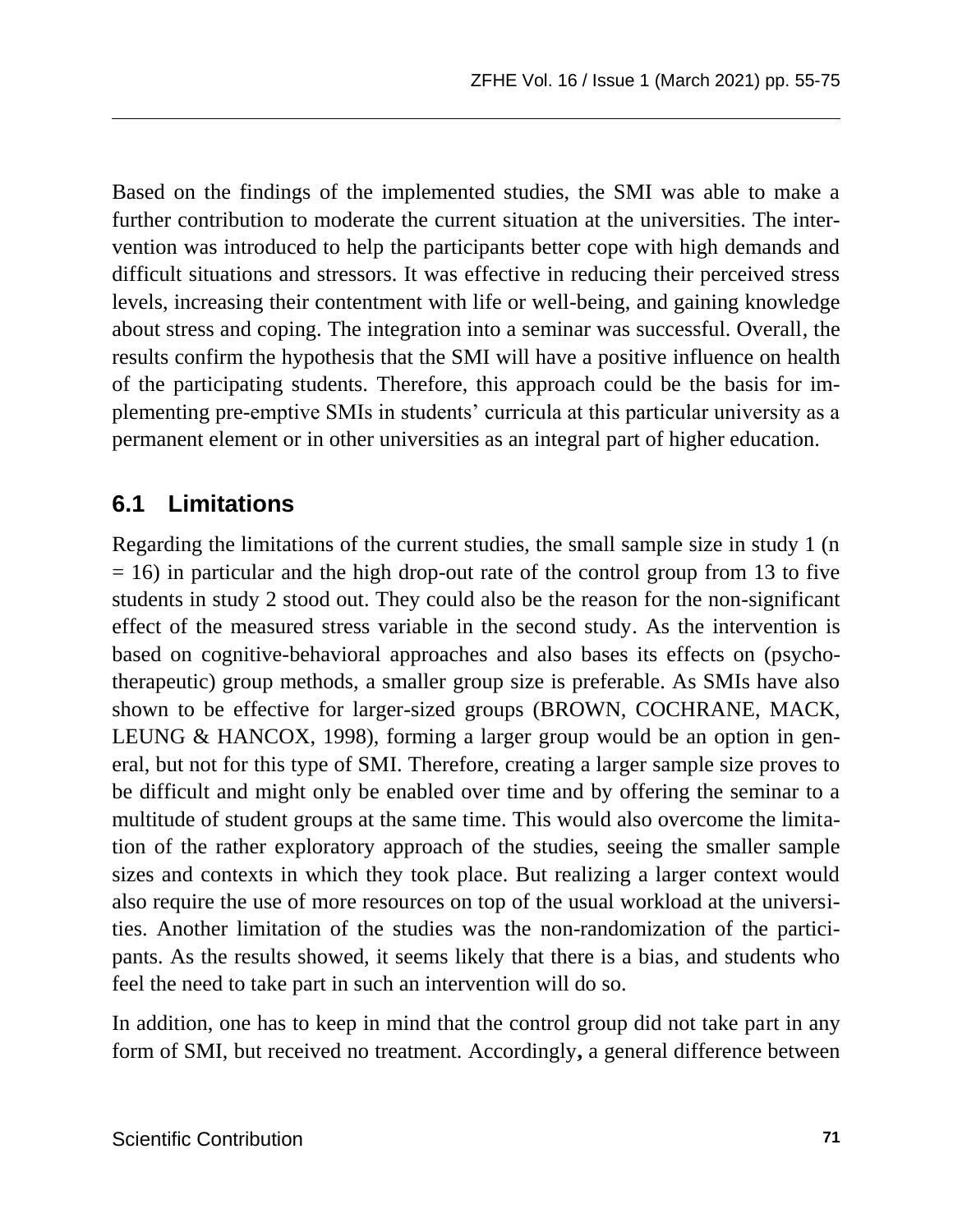the groups is likely. Furthermore, the change in means of the intervention group has to be considered in the light of subjectivity, which self-reported measures are prone to. This might be overcome by adding learning journals and also observing behavior of the participants. But as the actual implementation of new knowledge takes part outside of the seminar, this might be difficult to realize. Regarding that, there certainly are other influencing factors involved, as stress development is already such an individual and complex process by itself. Those factors have not been analyzed in these studies. Adding to that, for new knowledge to turn into a lasting change in behavior, it has to be constantly repeated and applied. This cannot be guaranteed by one intervention alone.

### **6.2 Future research avenues and implications**

In order to further optimize the intervention and the studies, the seminar and SMI need to be replicated repeatedly in the coming years to broaden the context and sample size. This will also help to better exclude possible interferences and to take into account other factors that may have an influence on the results (personal and organizational). Therefore, further research should be done with various student groups, more conditions and other influencing factors, such as assessment of students' motives for participation and correlating concepts like coping strategies or resilience.

The research suggests further developing stress management by introducing the intervention as a fixed element in higher education. In addition, the concept could be implemented long-term, so that not only a larger number of seminars take place, thereby include a larger sample size, but also that the intervention is extended by complementary follow-ups. This way, the long-term transfer of knowledge, strategies, and methods can be ensured and will promote the desired changes in behavior. Consequently, students would not only be prepared for prospective difficulties in their current environment, but would also gain meaningful knowledge and strategies once they enter working life. In order to enhance this long-term development, e-learning concepts or short-term refresher courses could be offered as a flexible and effective extension to the full SMI. Also essential in this matter might be "crit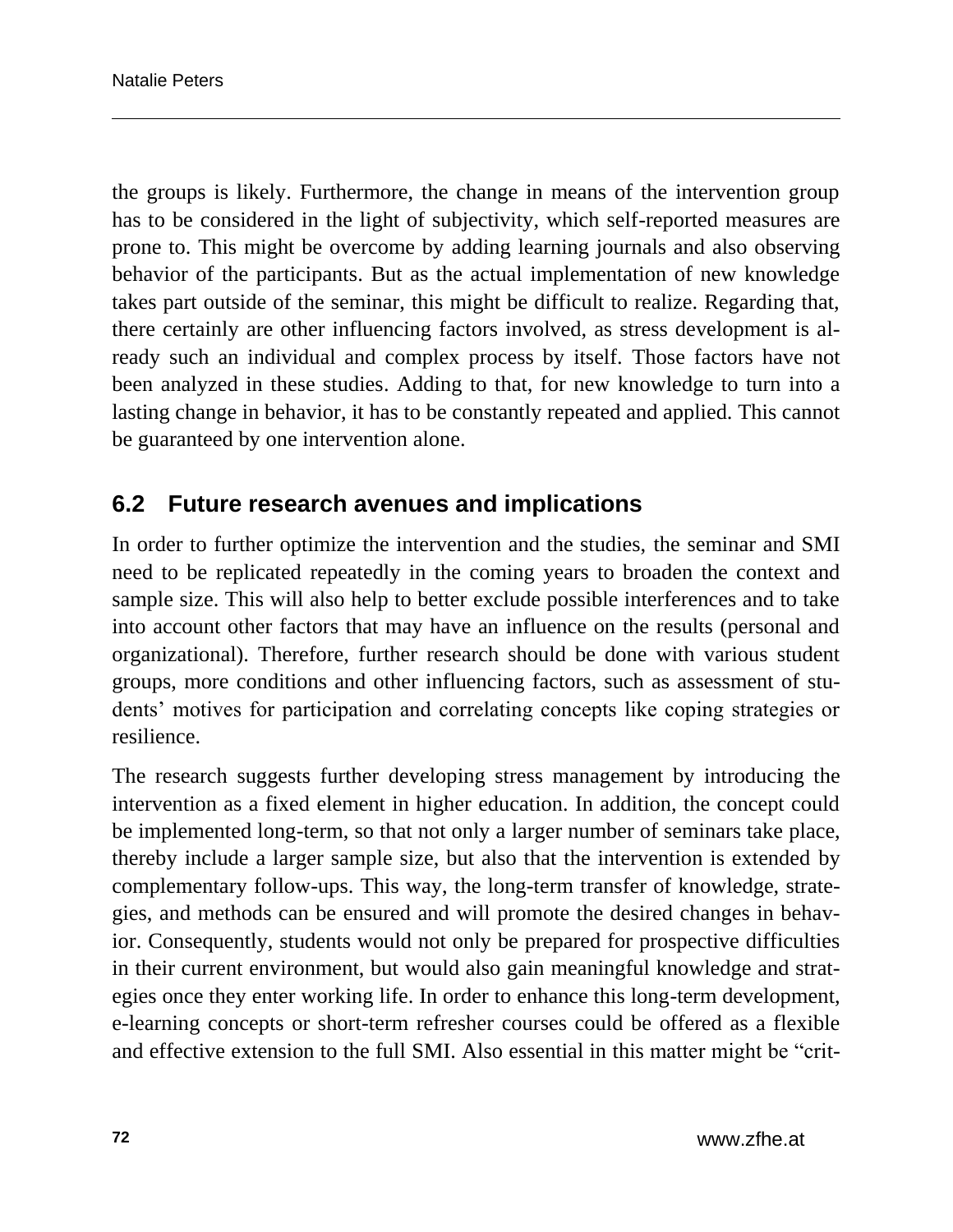ical" or "urgent" course units in phases where particularly high stress levels prevail, such as the time of examinations. This would also allow a long-term effectiveness analysis. Moreover, the intervention could not only be implemented as an important element in German universities' curricula but could also be transferred into international contexts, ranging from courses for international students in Germany to other universities all over the world.

# **7 References**

**Auerbach, R. P., Alonso, J., Axinn, W. G., Cuijpers, P., Ebert, D. D., Green, J. G., ... & Nock, M. K.** (2016). Mental disorders among college students in the World Health Organization world mental health surveys. *Psychological medicine*, *46*(14), 2955-2970.

**Brähler, E., Mühlan, H., Albani, C., & Schmidt, S. (2007).** Teststatistische Prüfung und Normierung der deutschen Versionen des EUROHIS-QOL Lebensqualität-Index und des WHO-5 Wohlbefindens-Index. *Diagnostica, 53*(2), 83-96.

**Brown, J. S., Cochrane, R., Mack, C., Leung, N., & Hancox, T.** (1998). Comparison of effectiveness of large scale stress workshops with small stress/anxiety management training groups. *Behavioural and Cognitive Psychotherapy*, *26*(3), 219-235.

**Buhmann, C., Jungnickel, D., & Lehmann, E.** (2018). Stress Management Training (SMT) Improves Coping of Tremor-Boosting Psychosocial Stressors and Depression in Patients with Parkinson's Disease: A Controlled Prospective Study. *Parkinson's Disease*, *2018*.

**Cohen, S., Kamarck T., & Mermelstein, R.** (1983). A global measure of perceived stress. *Journal of Health and Social Behavior, 24*(4), 385-396.

**Cohen, J.** (1988). *Statistical power analysis for the behavioral sciences*. Hillsdale, New Jersey: Lawrence Erlbaum Associates.

**Cohen, J.** (1992). A power primer. *Psychological Bulletin, 122*(1), 155-159.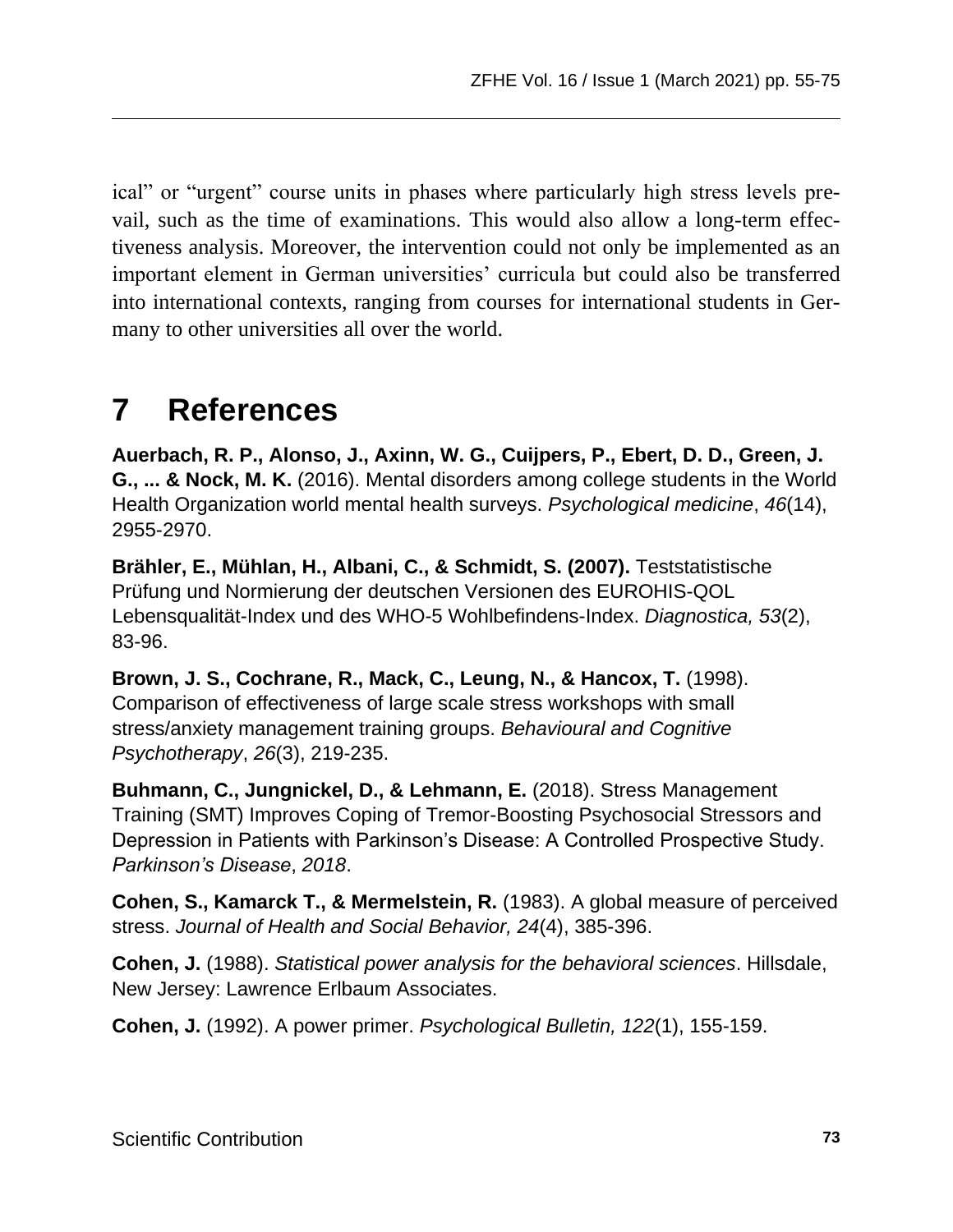**Conley, C. S., Durlak, J. A., & Kirsch, A. C.** (2015). A meta-analysis of universal mental health prevention programs for higher education students. *Prevention Science, 16*(4), 487-507.

**Demerouti, E., Bakker, A. B., Nachreiner, F., & Schaufeli, W. B.** (2001). The job demands-resources model of burnout. *Journal of Applied psychology*, *86*(3), 499.

**Gusy, B., Lesener, T. & Wolter, C.** (2018). Burnout bei Studierenden. *PiD-Psychotherapie im Dialog, 19*(03), 90-94.

**Gusy, B., Wörfel, F., & Lohmann, K.** (2016). Erschöpfung und Engagement im Studium. *Zeitschrift für Gesundheitspsychologie, 24*(1), 41-53.

**Kaluza, G.** (1999). Sind die Effekte eines primärpräventiven Stressbewältigungstrainings von Dauer? Eine randomisierte, kontrollierte Followup-Studie. *Zeitschrift für Gesundheitspsychologie*, *7*(2), 88-95.

**Kaluza, G.** (2000). Changing unbalanced coping profiles-A prospective controlled intervention trial in worksite health promotion. *Psychology and Health*, *15*(3), 423-433.

**Kaluza, G.** (2015). *Stressbewältigung: Trainingsmanual zur psychologischen Gesundheitsförderung.* Springer-Verlag.

**Lazarus, R. S.** (1966). *Psychological stress and the coping process.* New York, NY: McGraw-Hill.

**Lazarus, R. S., & Folkman, S.** (1984). *Stress, appraisal and coping*. New York, NY: Springer.

**Lazarus, R.S., & Folkman, S.** (1986). Cognitive theories of stress and the issue of circularity. In M. H. Appley, & R. Trumbull (Eds.), *Dynamics of Stress. Physiological, Psychologcal, and Social Perspe*ctives (pp. 63-80). New York, NY: Plenum.

**Leka, S., Jain, A., & World Health Organization** (2010). *Health impact of psychosocial hazards at work: an overview*. Institute of Work, Health & Organisations, University of Nottingham.

**Lohmann-Haislah, A.** (2012). *Stressreport Deutschland 2012. Psychische Anforderungen, Ressourcen und Befinden.* Berlin: BAuA.